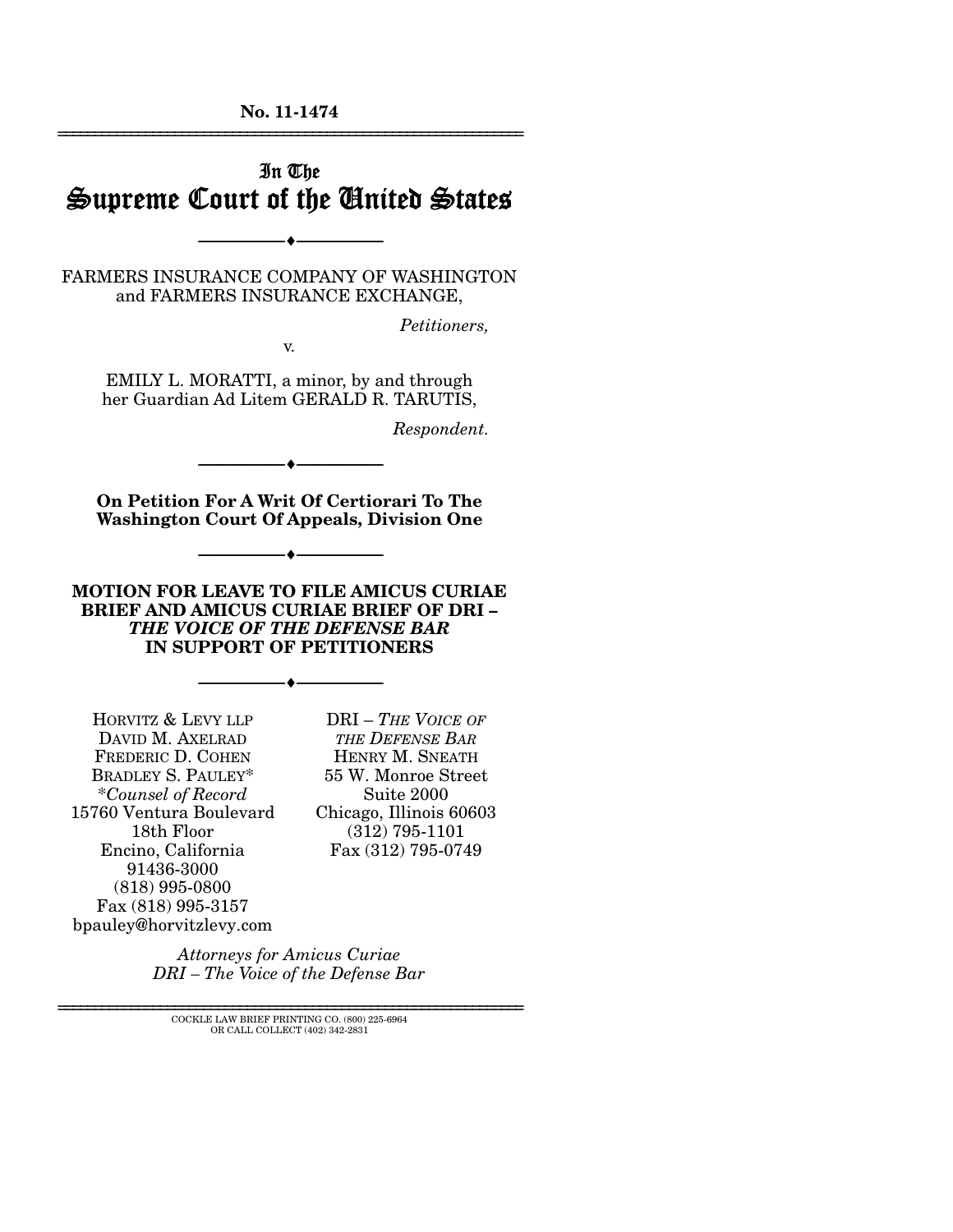### **MOTION FOR LEAVE TO FILE AMICUS CURIAE BRIEF AND AMICUS CURIAE BRIEF OF DRI –** *THE VOICE OF THE DEFENSE BAR* **IN SUPPORT OF PETITIONERS**

Amicus curiae DRI – *The Voice of the Defense Bar* (DRI), an organization comprised of more than 22,000 attorneys, respectfully moves for leave to file the attached amicus curiae brief in this case. The consent of the attorney for petitioners has been obtained. The consent of the attorney for respondent was requested but refused.

 The interest of DRI in this case arises from the fact that DRI is an international organization of civil defense attorneys that seeks to address issues of importance to defense attorneys and to improve the efficiency and fairness of the civil justice system. As such, DRI has a strong interest in securing a decision by this Court that the presumptions regarding covenant judgments applied by the Washington Court of Appeals in this matter deprive insurers of a fair hearing and are at odds with the most basic notions of due process.

 Good cause exists for permitting this brief to be filed because DRI only recently learned of the pendency of the petition and promptly sought counsel to assist it in preparing the attached amicus curiae brief. However, by the time counsel was retained, the time for providing the requisite 10 days notice of intention to file an amicus curiae brief had passed. *See* Sup. Ct. R. 37.2(a). As soon as counsel was retained,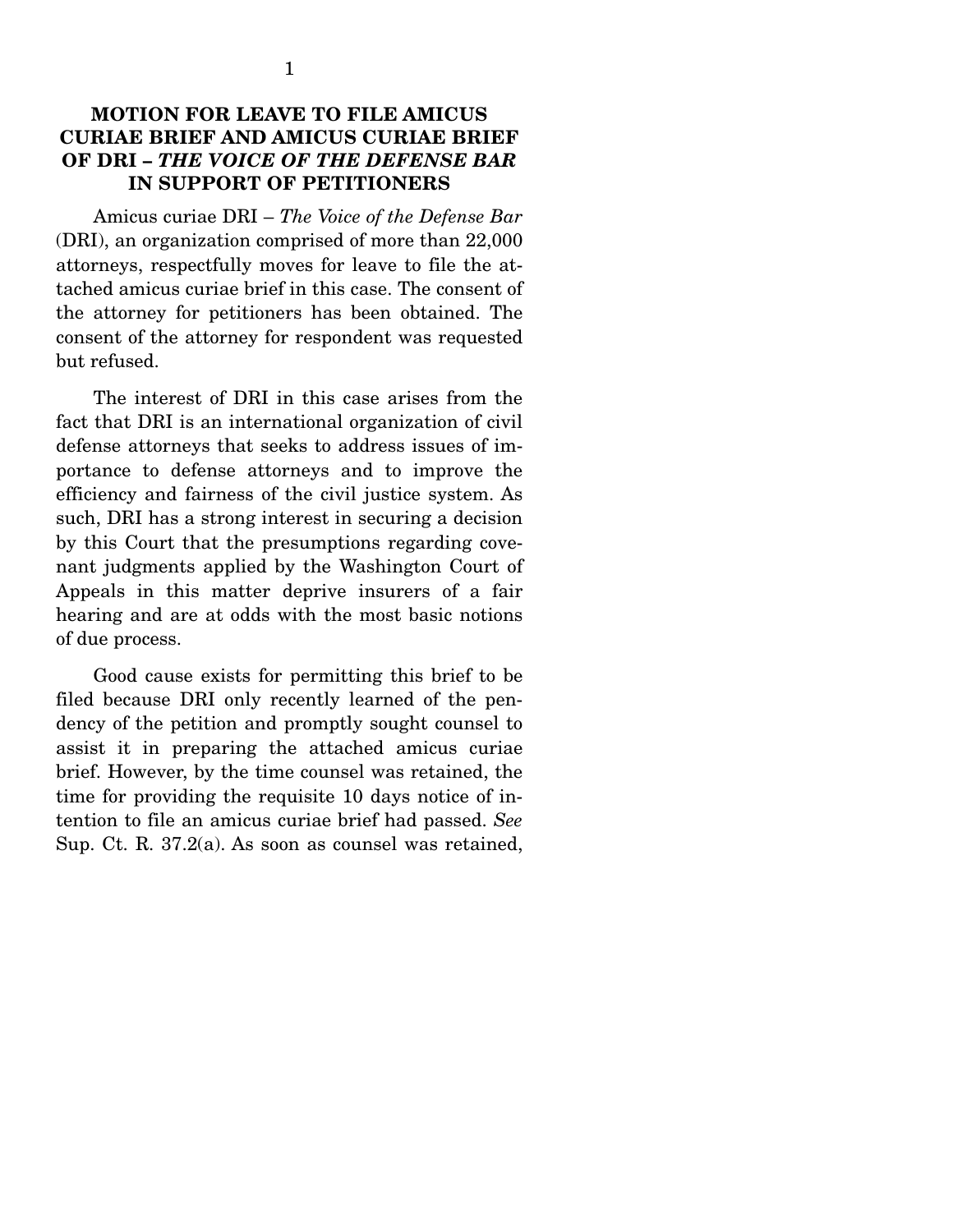the parties were promptly notified of DRI's intention to file the attached brief. Specifically, counsel for respondent was notified on July 22, eight days before the brief 's due date. Respondent has not been prejudiced by the delayed notice because the time to oppose the petition has been extended to August 24, 2012. Therefore, respondent will have adequate time to respond to the arguments raised in the attached brief.

 DRI respectfully requests that this Court accept this amicus curiae brief because it demonstrates how this case involves an "important question of federal law" – specifically, the application of the due process guarantee of the Fourteenth Amendment to covenant judgments in state court – and further demonstrates that "compelling reasons" warrant the grant of certiorari here. *See* Sup. Ct. R. 10.

Respectfully submitted,

| July 30, 2012 | HORVITZ & LEVY LLP                 |
|---------------|------------------------------------|
|               | DAVID M. AXELRAD                   |
|               | FREDERIC D. COHEN                  |
|               | <b>BRADLEY S. PAULEY</b>           |
|               | $DRI - THE VOICE OF$               |
|               | <b>THE DEFENSE BAR</b>             |
|               | HENRY M. SNEATH                    |
|               | <b>Attorneys for Amicus Curiae</b> |
|               | $DRI$ – The Voice of               |
|               | the Defense Bar                    |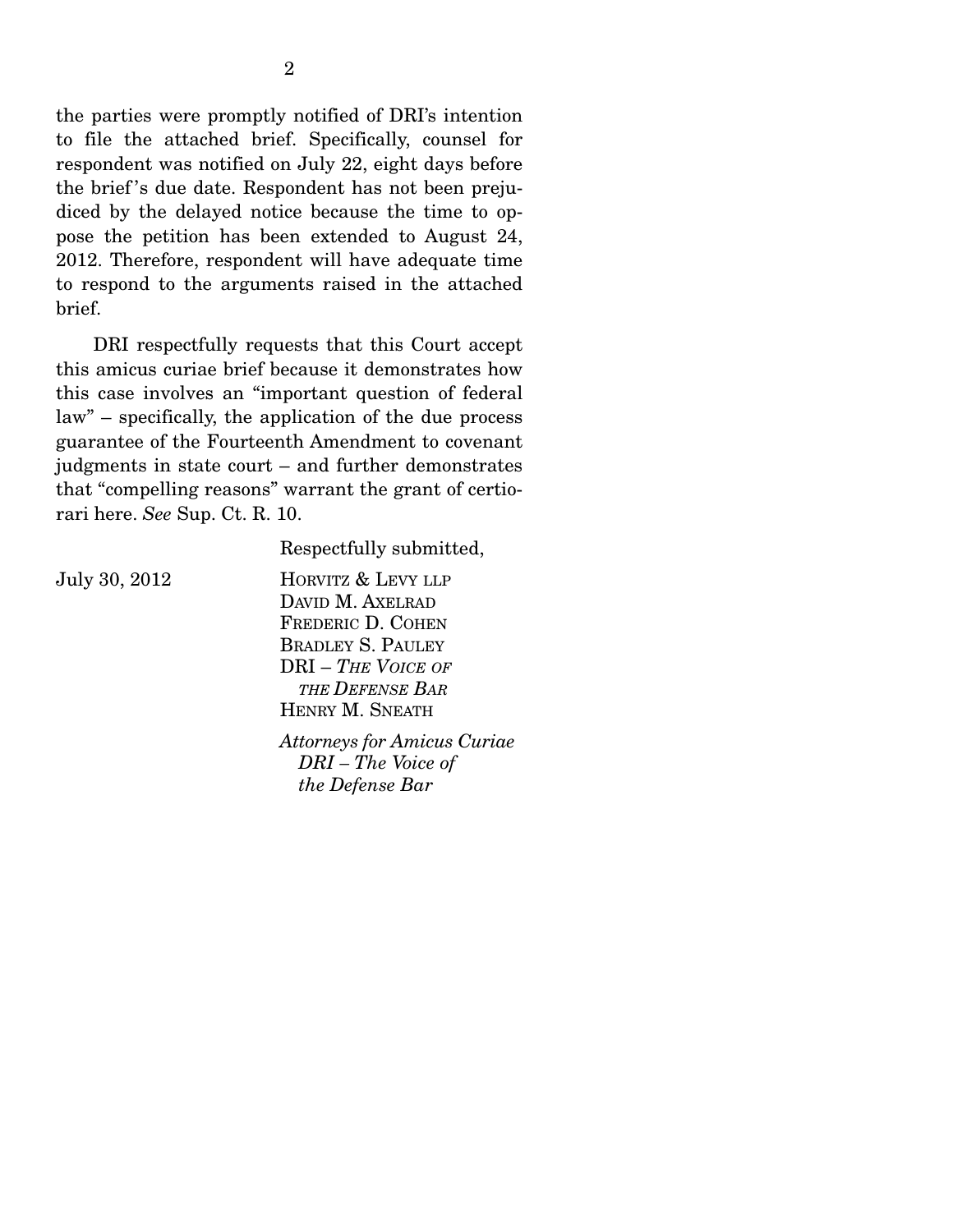# TABLE OF CONTENTS

# Page

|                                                                                                                                                                                                                                                                                                                   | Ť              |
|-------------------------------------------------------------------------------------------------------------------------------------------------------------------------------------------------------------------------------------------------------------------------------------------------------------------|----------------|
|                                                                                                                                                                                                                                                                                                                   | $\mathbf{11}$  |
| INTEREST OF AMICUS CURIAE                                                                                                                                                                                                                                                                                         | 1              |
| SUMMARY OF ARGUMENT                                                                                                                                                                                                                                                                                               | $\overline{2}$ |
|                                                                                                                                                                                                                                                                                                                   | 4              |
| I. THE STATE LAW PRESUMPTIONS AP-<br>PLIED BY THE WASHINGTON COURTS<br>VIOLATE THE FOURTEENTH AMEND-<br>MENT'S DUE PROCESS GUARANTEE<br>II. REVIEW BY THIS COURT IS WAR-<br>RANTED BECAUSE COURTS IN OTHER<br>JURISDICTIONS HAVE BEGUN TO GIVE<br>PRECLUSIVE EFFECT TO COVENANT<br>JUDGMENTS IN DEROGATION OF DUE | 4<br>13        |
|                                                                                                                                                                                                                                                                                                                   | 15             |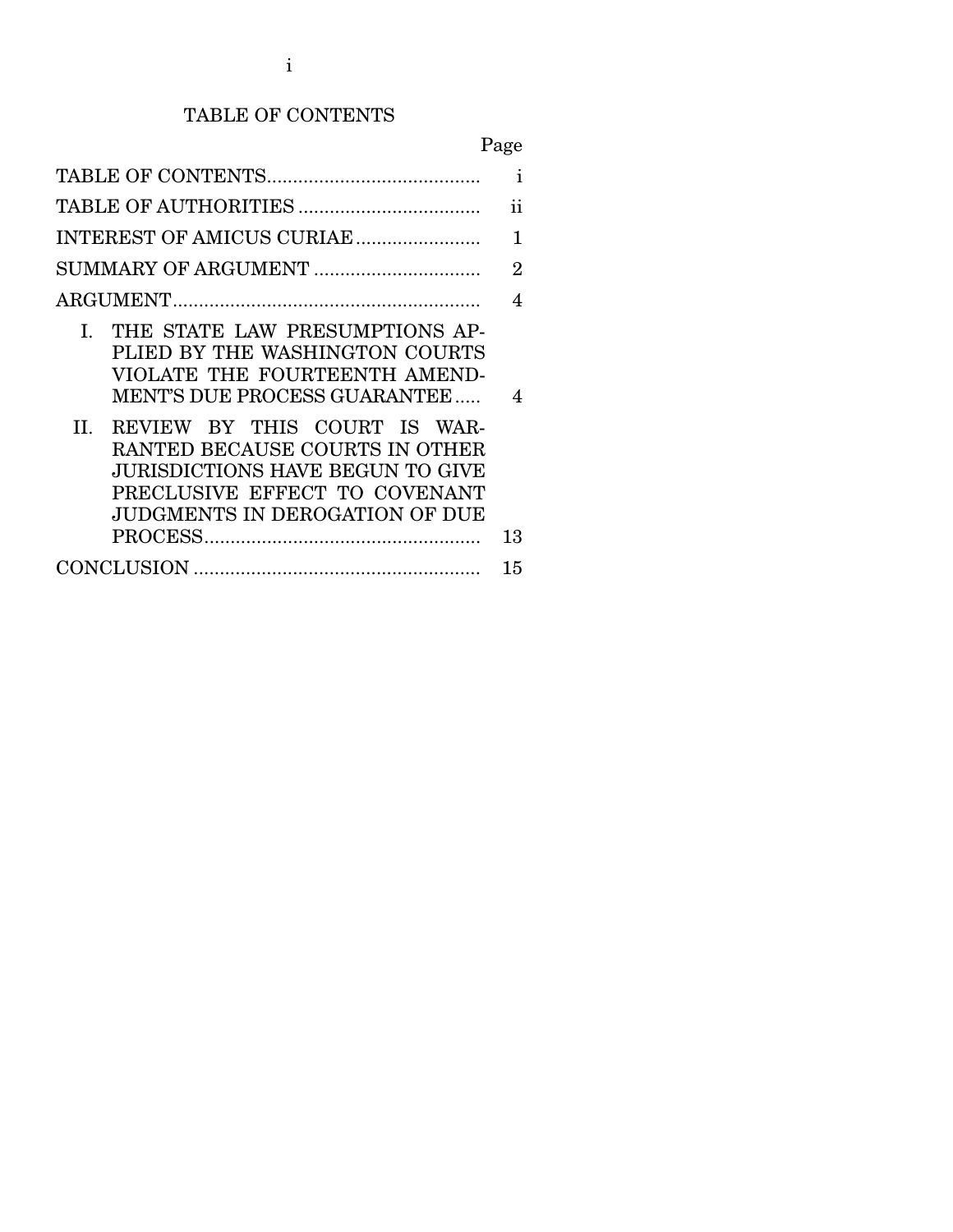# TABLE OF AUTHORITIES

# Page

# CASES

| Besel v. Viking Insurance Co. of Wisconsin, 49                                          |
|-----------------------------------------------------------------------------------------|
| Campione v. Wilson, 661 N.E.2d 658 (Mass.                                               |
| Glenn v. Fleming, 799 P.2d 79 (Kan. 1990) 13                                            |
| Gray v. Nationwide Mut. Ins. Co., 223 A.2d 8                                            |
| Griggs v. Bertram, 443 A.2d 163 (N.J. 1982)14                                           |
| Hamilton v. Maryland Casualty Co., 27 Cal. 4th                                          |
| Midwestern Indem. Co. v. Laikin, 119                                                    |
| <i>Miller v. Shugart, 316 N.W.2d 729 (Minn. 1982) 14</i>                                |
| Mut. of Enumclaw Ins. Co. v. Dan Paulson                                                |
| Osorio v. Dole Food Co., 665 F. Supp. 2d 1307                                           |
| Red Giant Oil Co. v. Lawlor, 528 N.W.2d 524                                             |
| State Farm Fire and Casualty Co. v. Gandy,<br>925 S.W.2d 696 (Tex. 1996) 10, 11, 12, 13 |
| United Services Auto. Ass'n v. Morris, 741 P.2d                                         |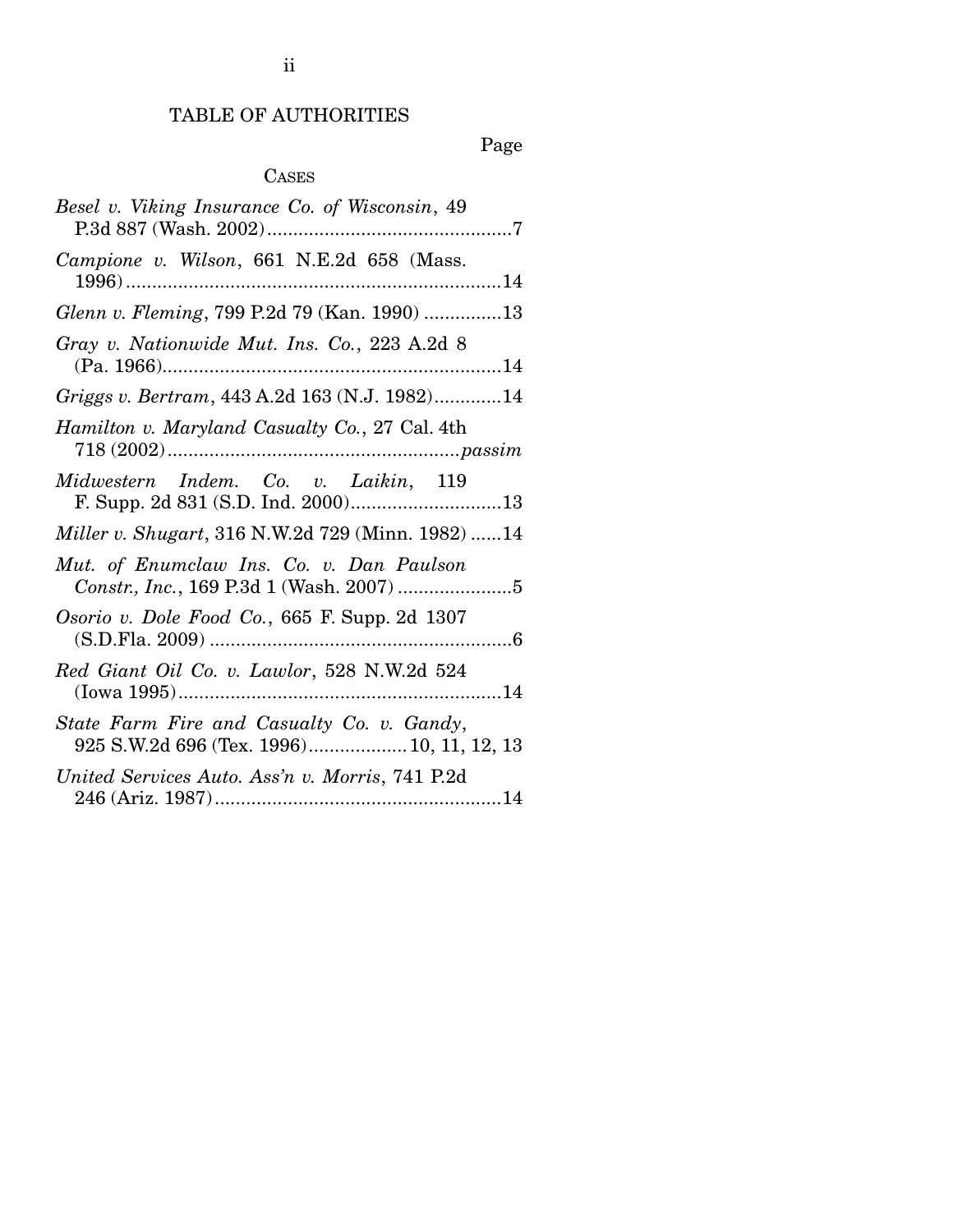### TABLE OF AUTHORITIES – Continued

Page *Vlandis v. Kline*, 412 U.S. 441 (1973) .......................... 5 *W. & Atl. R.R. v. Henderson*, 279 U.S. 639 (1929) ......................................................................... 5

#### **CONSTITUTION**

Fourteenth Amendment ........................................... 4, 5

#### RULE

Supreme Court Rule

Rule 37.2(a) ............................................................... 1

#### **MISCELLANEOUS**

Justin A. Harris, Note, *Judicial Approaches to Stipulated Judgments, Assignments of Rights, and Covenants Not to Execute in Insurance*  Litigation, 47 Drake L. Rev. 853, 855 (1999) ..... 6, 13

iii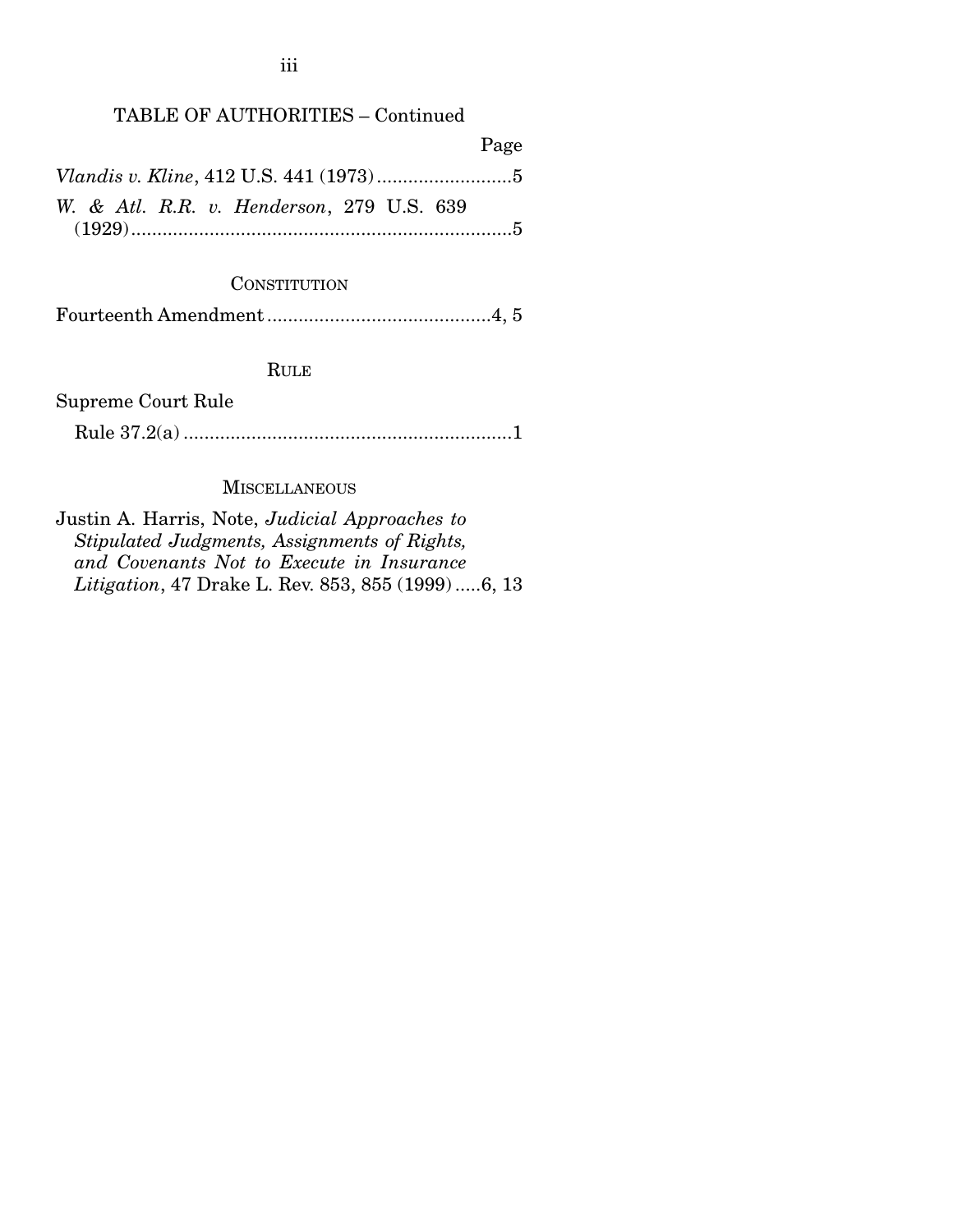### **INTEREST OF AMICUS CURIAE**<sup>1</sup>

 DRI is an international organization that includes more than 22,000 attorneys defending businesses and individuals in civil litigation. DRI is committed to enhancing the skills, effectiveness, and professionalism of defense attorneys. To this end, DRI seeks to address issues important to defense attorneys, to promote the role of the defense lawyer, and to improve the civil justice system. DRI has long been a voice in the ongoing effort to make the civil justice system more fair, efficient, and – where national issues are involved – consistent.

 To promote these objectives, DRI participates as amicus curiae in cases raising issues of importance to its members, their clients, and the judicial system. This is just such a case because the Washington Court of Appeals' opinion works a deprivation of due process by giving preclusive effect to a covenant judgment negotiated between a policyholder and a tort claimant, and presuming that the agreed amount of such a "judgment" – which the defendant insurer

<sup>&</sup>lt;sup>1</sup> No counsel for a party authored this brief in whole or in part, nor did any person or entity, other than amicus or its counsel, make a monetary contribution to the preparation or submission of this brief. Counsel for the parties have been notified of amicus curiae DRI's intention to file this brief but have not received the 10 days notice set forth in Supreme Court Rule 37.2(a). Counsel for petitioners has consented to the filing of this brief. However, as explained in the accompanying Motion for Leave to File Amicus Curiae Brief, counsel for respondent Emily Moratti has refused to consent to the filing of this brief.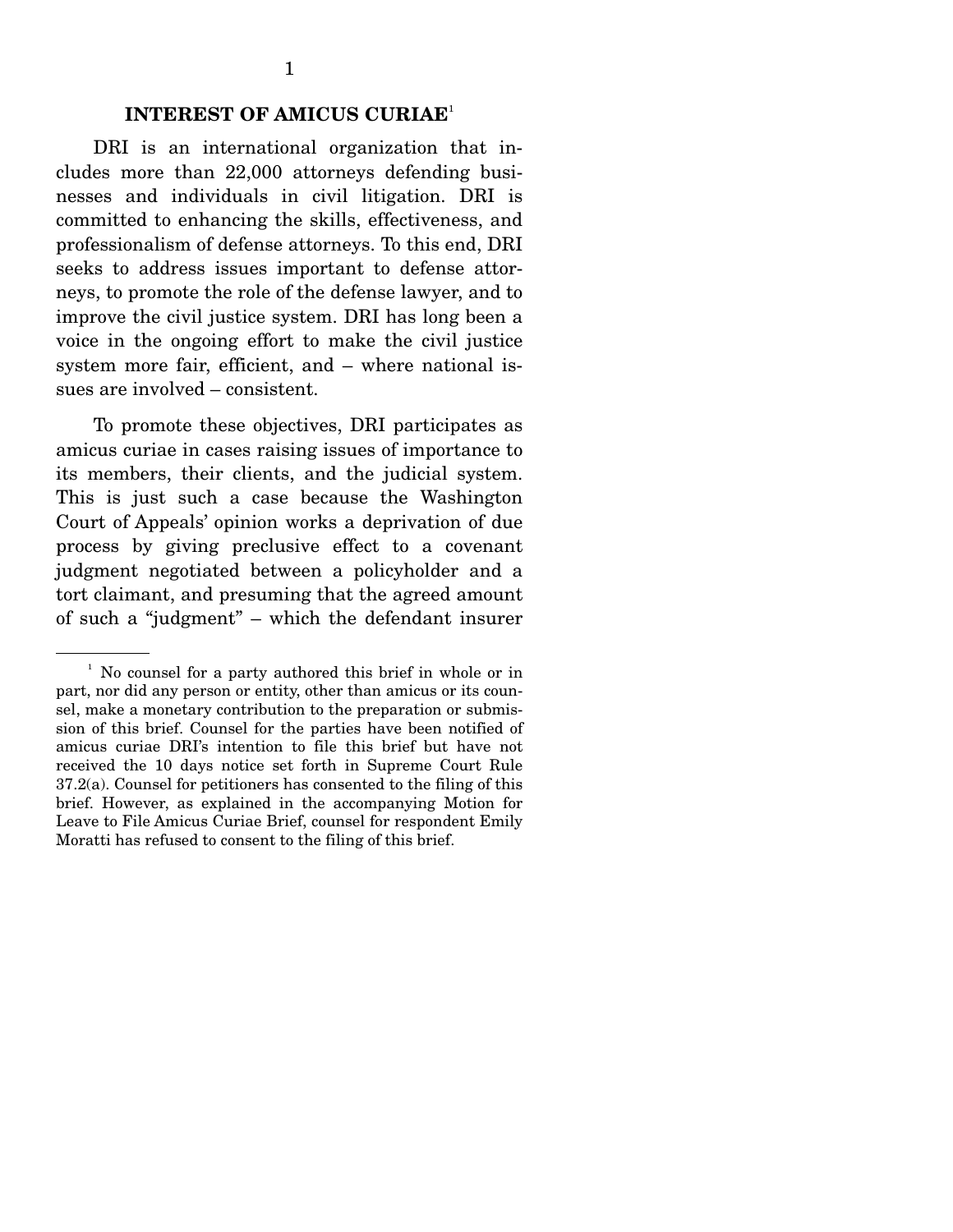can do little to influence – is necessarily the amount of the policyholder's damages arising from the insurer's conduct. Due process requires that the illogical and counter-intuitive presumptions applied by the Washington courts be invalidated, and that the amount of an insurer's liability to its policyholder be determined fairly in an adversarial proceeding.

#### **SUMMARY OF ARGUMENT**

--------------------------------- ---------------------------------

 Under a "covenant judgment" like the one at issue, an insurance policyholder settles with a thirdparty tort claimant without its insurer's consent even though the insurer is providing the policyholder with a defense to the claimant's action. The policyholder agrees to the entry of an adverse judgment in excess of policy limits in exchange for the claimant's agreement not to execute the judgment against the policyholder. The policyholder then assigns its claims against its insurer for bad faith to the claimant.

 As the petition demonstrates, the Washington Court of Appeals' opinion applies an improper state law presumption that violates an insurer's due process rights by conclusively presuming in the claimant's assigned action against the insurer that the amount of the negotiated covenant judgment is the amount of damages actually sustained by the policyholder as a result of the insurer's conduct. Under this Court's prior holdings, this presumption offends due process because it is not "necessarily or universally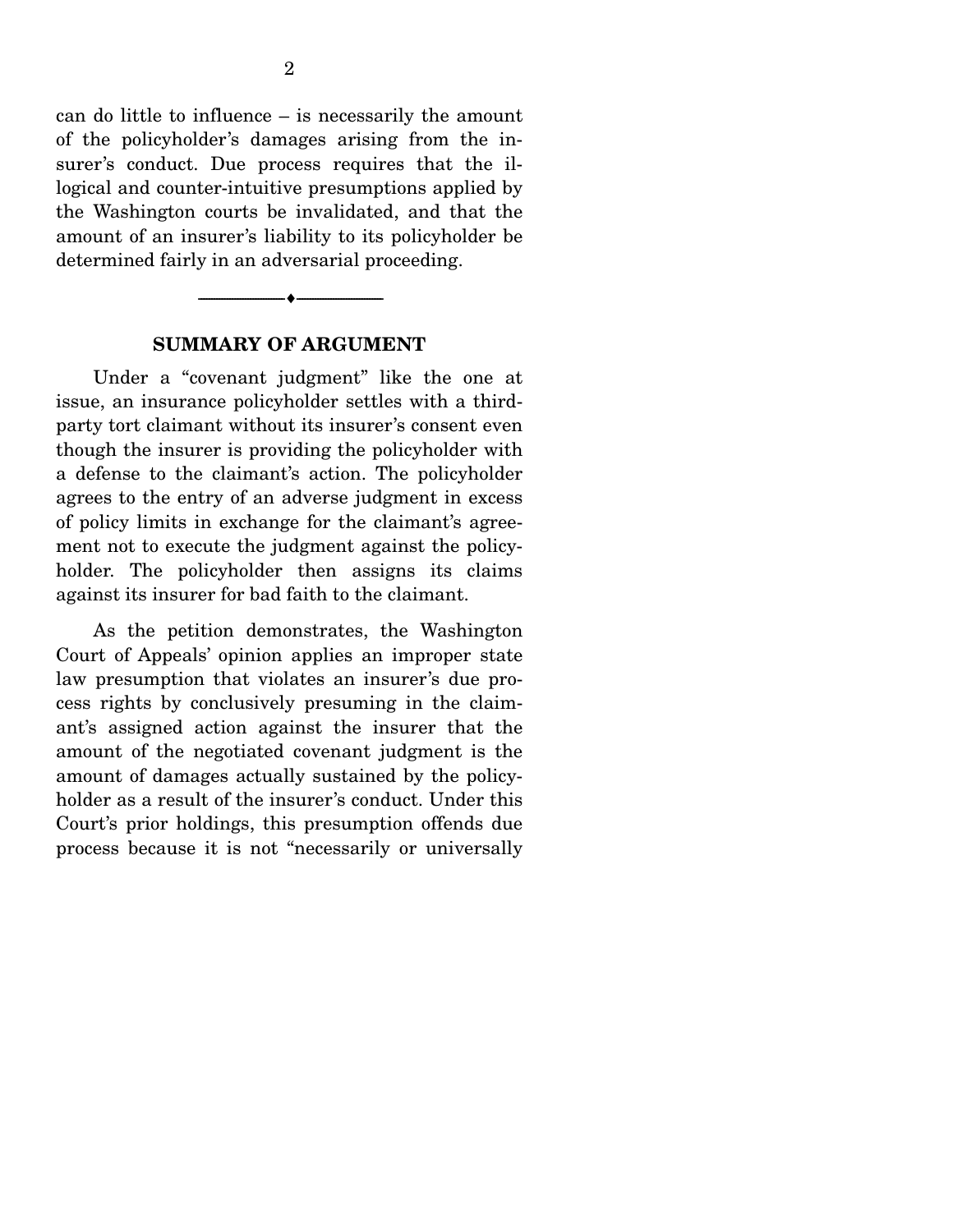true" that the amount of the covenant judgment is the amount of the policyholder's damages arising from the insurer's breach. Indeed, that is *never* the case because a covenant judgment, by definition, includes an agreement not to execute the judgment against the policyholder.

 The related presumption applied by the Washington court, that the insurer's conduct necessarily caused damage to the policyholder, also violates due process because there is no reason that should be the case and, therefore, the presumption is arbitrary. The Washington Supreme Court has recognized that, given the nature of assigned bad faith actions following covenant judgments, the presumption is "almost impossible" to rebut. The presumption thus affords insurers no "fair opportunity to repel it."

 Decisions by the Supreme Courts of California and Texas are squarely at odds with the presumptions endorsed by the Washington Supreme Court and applied in this case. Those decisions recognize that the fundamental due process problem with covenant judgments like the one at issue is that they do not result from any adversarial proceeding and instead arise from private negotiations between the policyholder and the tort claimant. Such negotiations are inherently unreliable because the tort claimant desires as large a judgment as possible, while the policyholder has no incentive to limit the award because the judgment will not be enforced against the policyholder. Thus, the California Supreme Court has held such "judgments" are not reliable evidence of the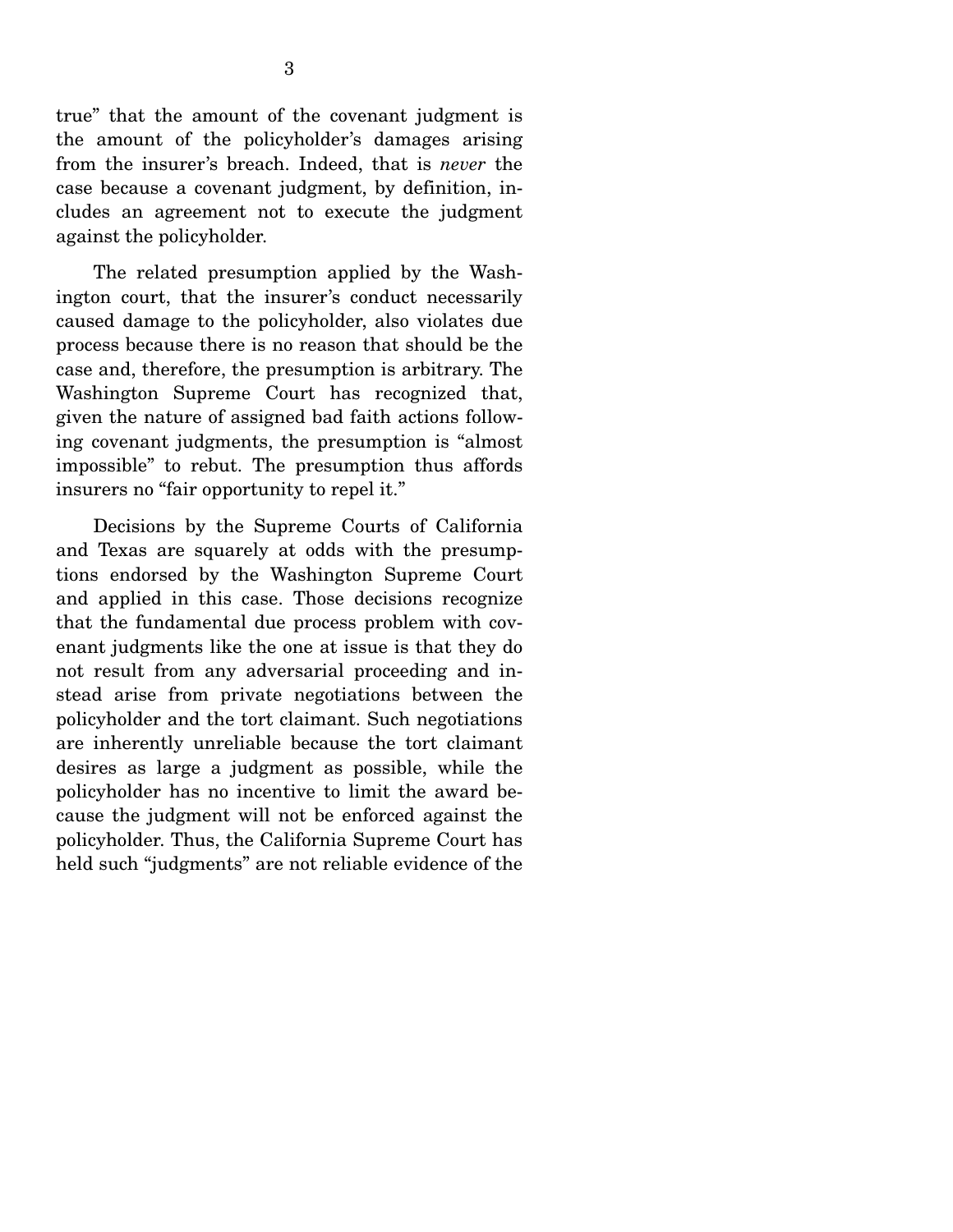policyholder's damages, and a defending insurer must be permitted to litigate its insured's defense of the underlying claims through an adversarial trial to judgment. The Texas Supreme Court has reached the same conclusion, holding that a judgment "rendered without a fully adversarial trial" is not binding against an insurer or even admissible as evidence "in an action against defendant's insurer by plaintiff as defendant's assignee."

 Despite the cautionary words of the California and Texas high courts, covenant judgments have spread to other jurisdictions, several of which, like Washington, give the judgments preclusive effect. Absent review by this court, the most basic notions of due process will be eroded, and insurers will be denied their due process right to challenge the liability and damages findings embodied in potentially collusive judgments.

#### **ARGUMENT**

--------------------------------- ---------------------------------

## **I. THE STATE LAW PRESUMPTIONS AP-PLIED BY THE WASHINGTON COURTS VIOLATE THE FOURTEENTH AMEND-MENT'S DUE PROCESS GUARANTEE.**

 Washington's conclusive presumption that an insured is harmed in the amount of a covenant judgment agreed to between the insured policyholder and third-party tort claimant, and that the amount of such judgment is the measure of damages in a bad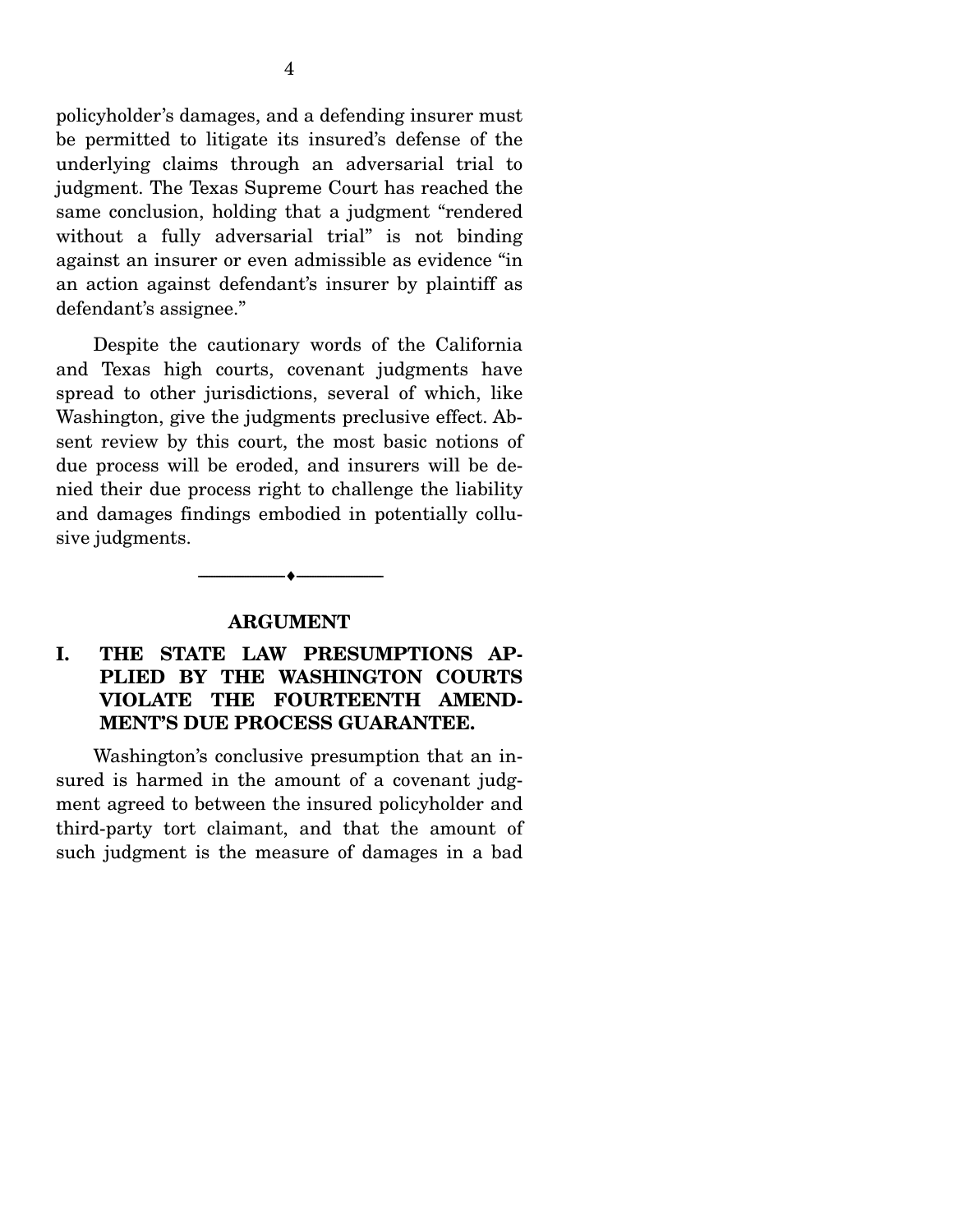faith action against the insurer, violates the Fourteenth Amendment's due process guarantee because it is not "necessarily or universally true" that a policyholder is damaged in the full amount of a covenant judgment he or she will never have to pay. *Vlandis v. Kline*, 412 U.S. 441, 452 (1973). Indeed, that presumption is *never* true because, as petitioners note, a covenant judgment includes a covenant that the claimant will not execute the judgment against the policyholder, and instead will seek to recover the full amount of the judgment only by suing the insurer for bad faith, as the policyholder's assignee. Pet. Cert. 11, June 4, 2012.

 Washington's related presumption that the insurer's conduct has harmed the policyholder likewise violates due process because the presumption is "arbitrary" and denies the insurer "a fair opportunity to repel it." *W. & Atl. R.R. v. Henderson*, 279 U.S. 639, 642 (1929). While the presumption is technically rebuttable, the Washington Supreme Court itself has observed that, in fact, it is "almost impossible" for the insurer to rebut this presumption. *Mut. of Enumclaw Ins. Co. v. Dan Paulson Constr., Inc.*, 169 P.3d 1, 11 (Wash. 2007). The Washington Supreme Court has imposed this insurmountable burden on insurers only because, as a policy matter, it seeks to create a disincentive to insurers breaching their policies. *Id.* (" '[t]o hold otherwise would provide an incentive to an insurer to breach its policy' "). In effect, the courts are imposing a form of punitive damages without the due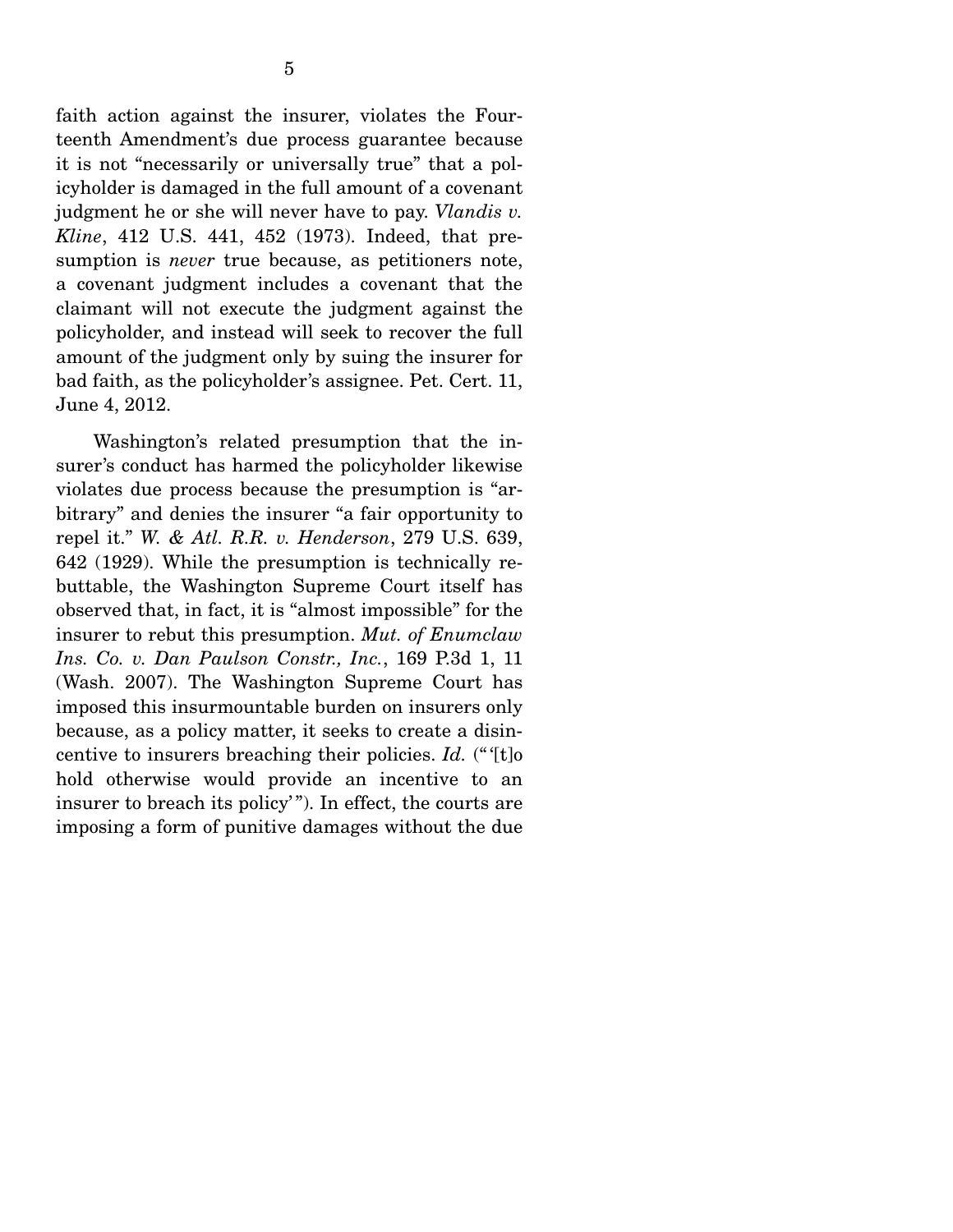process constraints that normally accompany such awards.

 From the perspective of the defense bar, the fundamental due process problem with Washington's presumptions pertaining to covenant judgments is that they prevent a defending insurer's liability to its policyholder, and the amount of any resulting damages, from being determined fairly in an adversarial proceeding. *See Osorio v. Dole Food Co.*, 665 F. Supp. 2d 1307, 1347 (S.D.Fla. 2009), *aff 'd sub nom. Osorio v. Dow Chem. Co.*, 635 F.3d 1277 (11th Cir. 2011) (state law presumptions should "provide guarantees that are essential to due process in any adversarial proceeding" because "without these basic guarantees a presumption deprives defendants of a fair process"). Instead, Washington's presumptions permit a policyholder and a third-party tort claimant to set an arbitrary, but conclusive, damages figure without any regard to the actual harm the insurer's conduct might, or might not, have caused. Under this skewed and unfair scheme, the claimant and the policyholder have no incentive except to agree on an exorbitantly high damages amount, which the claimant hopes to collect and which the policyholder – by virtue of a covenant not to execute – is certain never to pay. Indeed, the policyholder's incentive is to agree to as high a judgment as necessary to induce the claimant to agree to a covenant not to execute. The Washington scheme's inevitable effect is thus to encourage collusion and gamesmanship at the expense of insurers. *See* Justin A. Harris, Note, *Judicial Approaches to*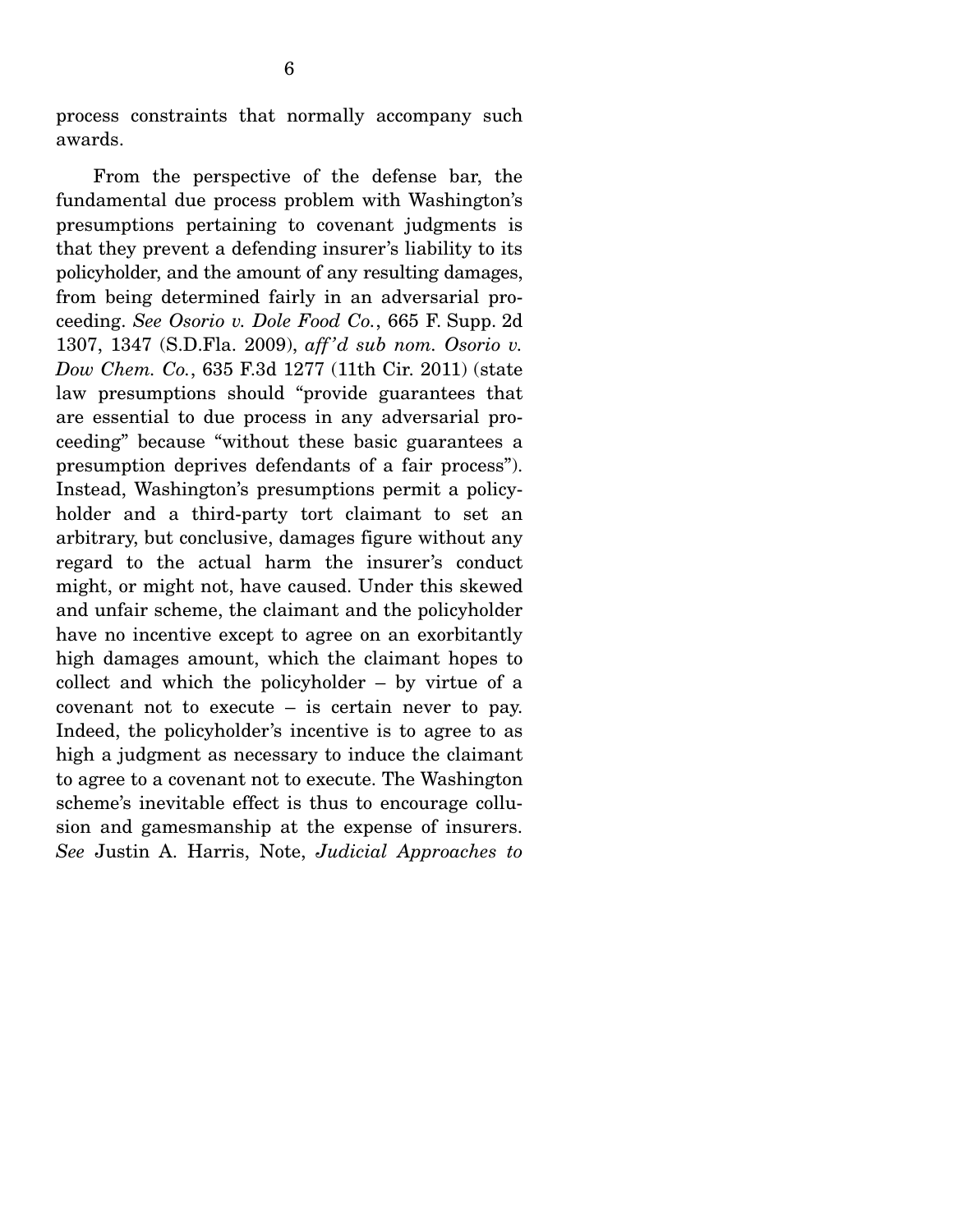*Stipulated Judgments, Assignments of Rights, and Covenants Not to Execute in Insurance Litigation*, 47 Drake L. Rev. 853, 855 (1999) ("[W]here the provider has agreed to defend the insured, assignments of claims, following a stipulated judgment and a covenant not to execute, are fraught with an unjustified risk of fraud and collusion, and should be disallowed to protect the interests of providers").

 The due process problems presented by Washington's presumptions are illustrated by the opinions of two state supreme courts, each of which has roundly rejected the approach adopted by the Washington Supreme Court in *Besel v. Viking Insurance Co. of Wisconsin*, 49 P.3d 887, 892 (Wash. 2002), and applied by the Washington Court of Appeals in this case. On facts analogous to those presented here, the Supreme Courts of California and Texas each have held that a covenant judgment like the one at issue should be ignored in determining the existence and amount of a defending insurer's actual bad faith liability to its policyholder.

 In *Hamilton v. Maryland Casualty Co.*, 27 Cal. 4th 718 (2002), an insurer agreed to defend its insured in a personal injury lawsuit. After the insurer refused to settle within the policy limits, the policyholder and the claimant agreed to settle without the insurer's participation. *Id.* at 721-22. Under their settlement agreement, the policyholder agreed to entry of a stipulated judgment in excess of the policy limits and the claimant agreed not to execute on the judgment against the policyholder. *Id.* at 722. The policyholder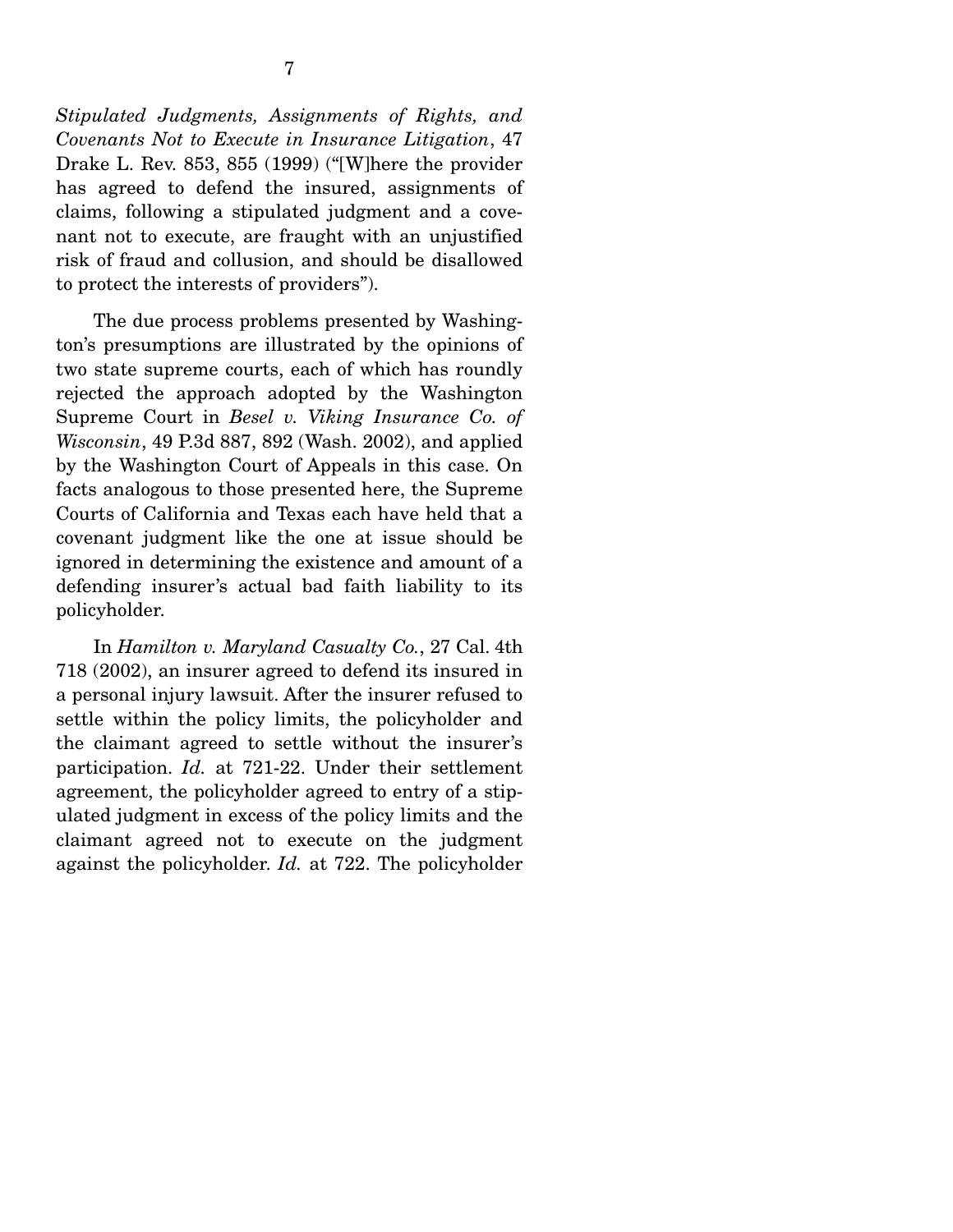assigned to the claimant its cause of action against the insurer for breach of the duty to accept a reasonable settlement demand. *Id.*

 On the insurer's appeal from the judgment in favor of the claimant on the assigned cause of action, the California Supreme Court held the claimant could not "maintain an action for breach of the duty to settle because, *in light of the settlement before trial and the covenant not to execute against the insured, the stipulated judgment is insufficient to prove that the insured suffered any damages from the insurer's breach of its settlement duty*." *Id.*, emphasis added; *id.* at 726 (the entry of a stipulated judgment "is insufficient to show, even rebuttably, that the insured has been injured to *any* extent by the failure to settle, much less in the amount of the stipulated judgment").

 Echoing the due process concerns articulated in the petition, the court observed: "In these circumstances, *the judgment provides no reliable basis to establish damages resulting from a refusal to settle.* . . ." *Id.* at 726, emphasis added; *id.* at 731 ("The stipulated judgment in this case . . . carries no weight in the bad faith action"). The court explained the stipulated judgment was unreliable because it was the product of negotiation between the claimant and the policyholder, and not the result of any adversarial trial proceeding:

No evidentiary hearing was held to determine [the policyholder's] liability; the settlement, of which the stipulated judgment,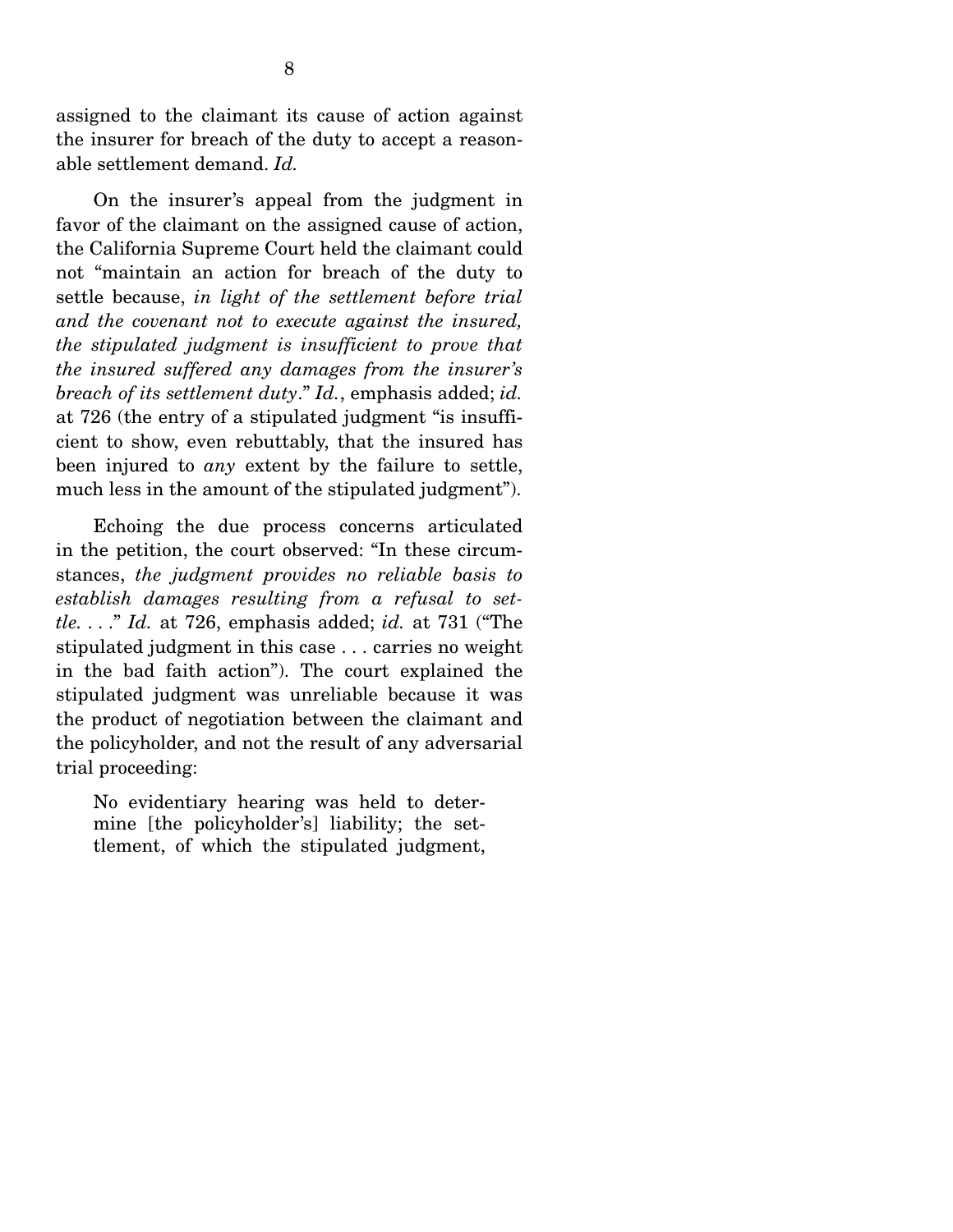assignment and covenant not to execute were parts, was the product of negotiation, not factfinding. . . . [The insurer] neither accepted nor opposed the settlement and, given an opportunity, could not have realistically opposed the settlement without risking further liability for acting against the interest of its insured. [¶] Under these circumstances, we need not find the stipulated judgment collusive in order to refuse it any weight or effect in the present action. A defending insurer cannot be bound by a settlement made without its participation and without any actual commitment on its insured's part to pay the judgment.

### $Id.$  at  $730.^\circ$

 The California Supreme Court emphasized – in stark contrast to Washington's approach – that there is no reason to deem the amount of a stipulated judgment to be the measure of damages for breach of an insurance policy or bad faith, because a policyholder who believes its insurer has acted unreasonably "has . . . other means of minimizing further injury to itself." *Hamilton*, 27 Cal. 4th at 732. For

<sup>2</sup> The situation presented here and in *Hamilton*, in which the insurer has furnished a defense to its policyholder, is to be distinguished from the situation in which the insurer refuses to provide any defense. In the latter situation, the policyholder is usually free to obtain the best settlement it can and, in later litigation against the insurer, the amount of that settlement is deemed presumptive evidence of the extent of the insurer's liability. *See Hamilton*, 27 Cal. 4th at 728-29.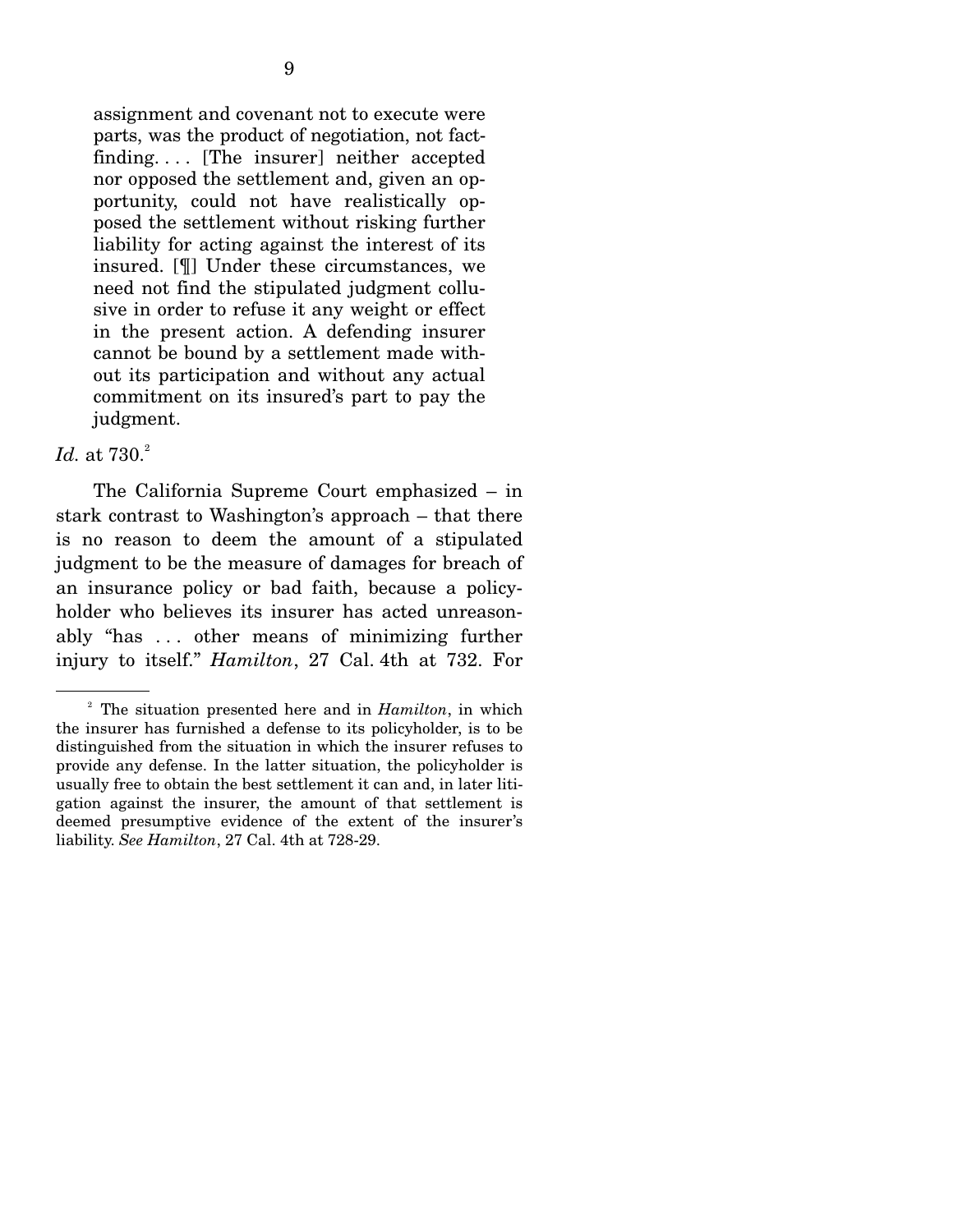example, "if the claimant is willing, an exchange of an assignment and a covenant not to execute can be made before trial, eliminating the insured's personal exposure to an excess judgment." *Id.* But the court emphasized that a policyholder's efforts to limit its own liability in this fashion cannot come at the expense of an insurer's fundamental right to have the extent of its own liability reliably adjudicated in an adversarial proceeding: " 'This assignment, however, is not immediately assertable, and it does not settle the third party's claim. *As long as the insurer is providing a defense, the insurer is allowed to proceed through trial to judgment.*" *Id.*, emphasis added.

*Hamilton* thus holds a covenant judgment like the one at issue is inherently unreliable because it is the product of negotiation between the policyholder and the third-party claimant, neither of whom has an incentive to limit the insurer's liability. Under California law, an insurer who provides a defense is entitled to have the extent of its potential liability to its policyholder adjudicated in an adversarial proceeding consistent with due process. *Id.*; *id.* at 722 (a covenant judgment is "insufficient to prove that the insured suffered any damages" from the insurer's alleged breach of duty).

 Similar concerns to those articulated in *Hamilton* caused the Texas Supreme Court to reach the same result in *State Farm Fire and Casualty Co. v. Gandy*, 925 S.W.2d 696 (Tex. 1996). There, the plaintiff sued her stepfather and mother, alleging the stepfather had sexually abused her over a period of years. *Id.*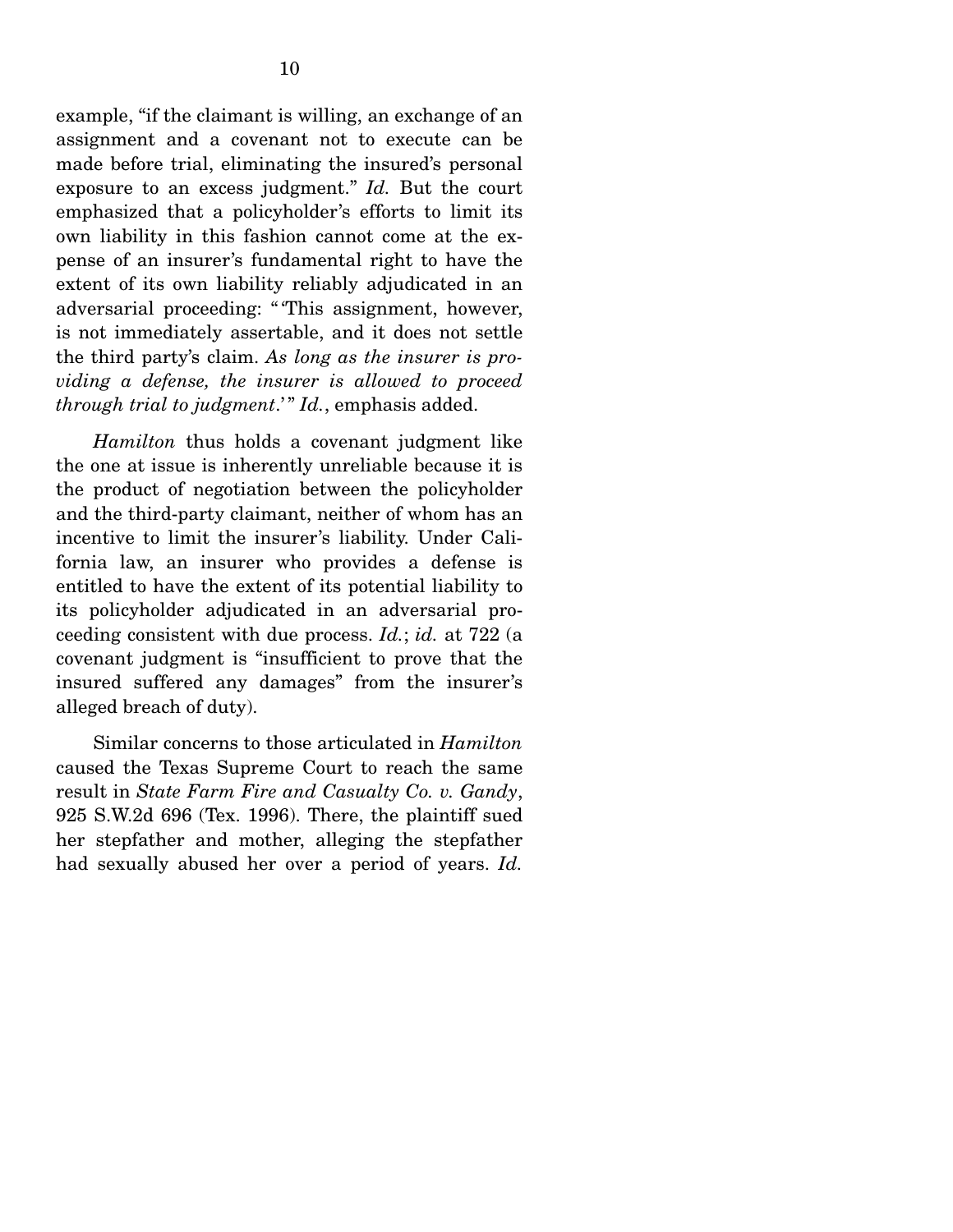at 697. The stepfather's insurer provided a defense under a reservation of rights. *Id.* The stepfather eventually settled with the plaintiff for an amount far in excess of the policy limits, without notifying his insurer. *Id.* at 698. The terms of the settlement were that the stepfather would stipulate to entry of a judgment in the plaintiff 's favor and would assign his rights to sue the insurer for bad faith to the plaintiff, in return for the plaintiff 's covenant not to execute on the judgment. *Id.*

In the plaintiff's action against the insurer on the assigned claim, the trial court held sexual abuse was intentional conduct not covered by the policy, but nonetheless entered judgment on a jury verdict finding the insurer had failed to conduct the stepfather's defense properly. *Id.* The Texas Supreme Court reversed, holding the stepfather's assignment of his claims was void as against public policy. *Id.* at 713 ("Without the assignment and covenant not to execute, the agreed judgment would never have been rendered. In these circumstances, we have no hesitation in holding that the assignment was invalid").

 In reaching its holding, the court in *Gandy* noted that the intermediate appellate court "did not exaggerate," *id.*, when it pointedly observed that a covenant judgment, like the one at issue here, is "a sham" that "perpetrates a fraud" and "an untruth":

'The amount of the judgment in a case like this, where a covenant not to execute is given contemporaneously with and as a part of a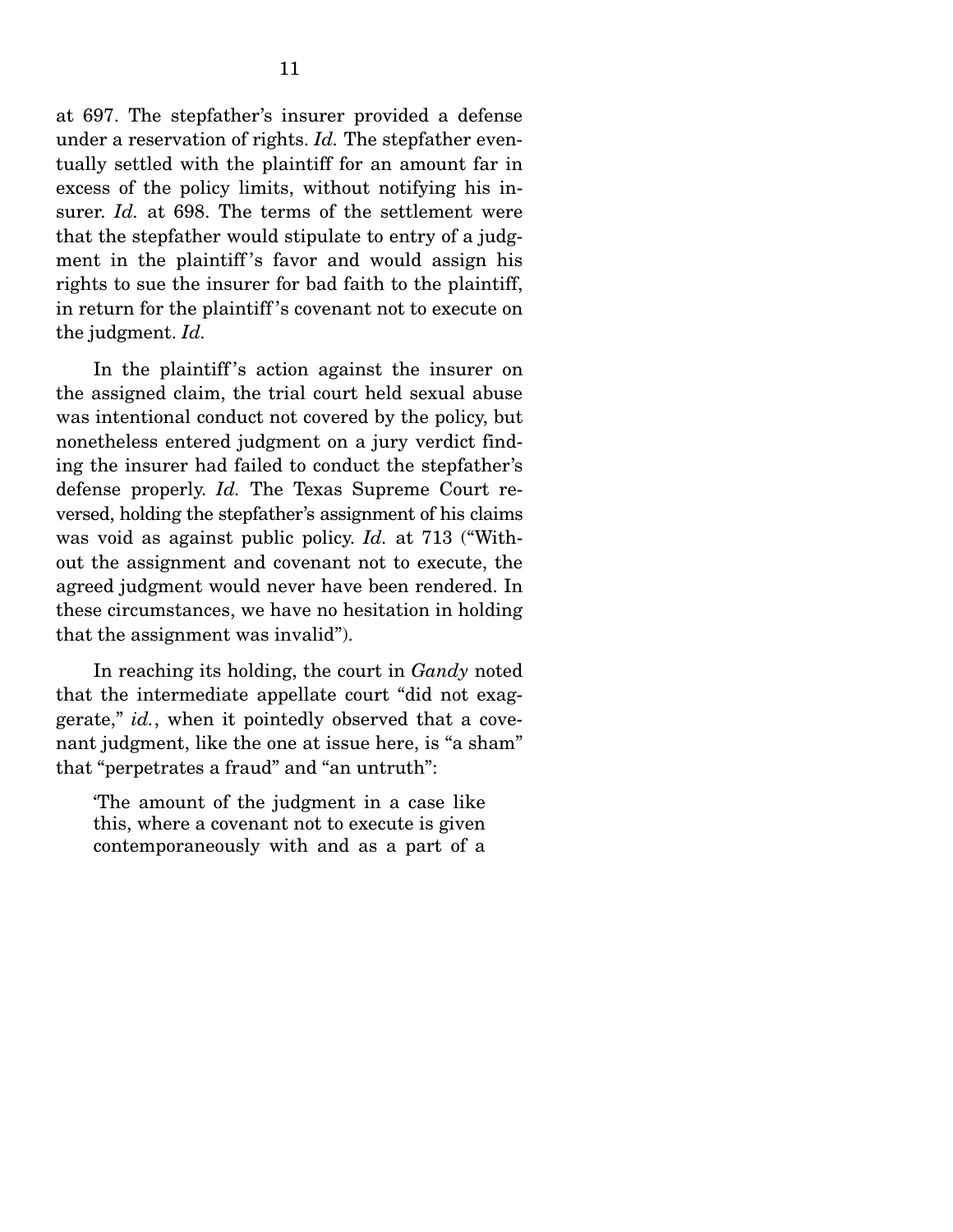settlement and agreed judgment, cannot constitute damage to the judgment debtor. Allowing an assignee of the named judgment debtor in such a case to collect all or part of the judgment amount perpetrates a fraud on the court, because it bases the recovery on an untruth, i.e., that the judgment debtor may have to pay the judgment. (Citations omitted.) Such a result should be against public policy, because it allows, as here, parties to take a sham (footnote omitted) judgment by agreement, without any trial or evidence concerning the merits, and then collect all or a part of that judgment from a third party. Allowing recovery in such a case encourages fraud and collusion and corrupts the judicial process by basing the recovery on a fiction.'

#### *Id.* at 705.

 As in *Hamilton*, the Texas Supreme Court cited due process concerns in support of its holding. It noted that determining the value of an assigned chose in action is virtually impossible where, before trial, the defendant ceases to oppose the plaintiff and, instead, the parties collaborate to name a price. *Id.* at 698. And, like the California Supreme Court, *Hamilton*, 27 Cal. 4th at 732, the Texas Supreme Court noted that these concerns are obviated *only* where the value of the assigned claim is first determined by adjudication in an adversarial trial. *Gandy*, 925 S.W.2d at 714 ("[I]f the settlement follows an adversarial trial, the difficulties in evaluating *P*'s claim are no longer present. That value has been fairly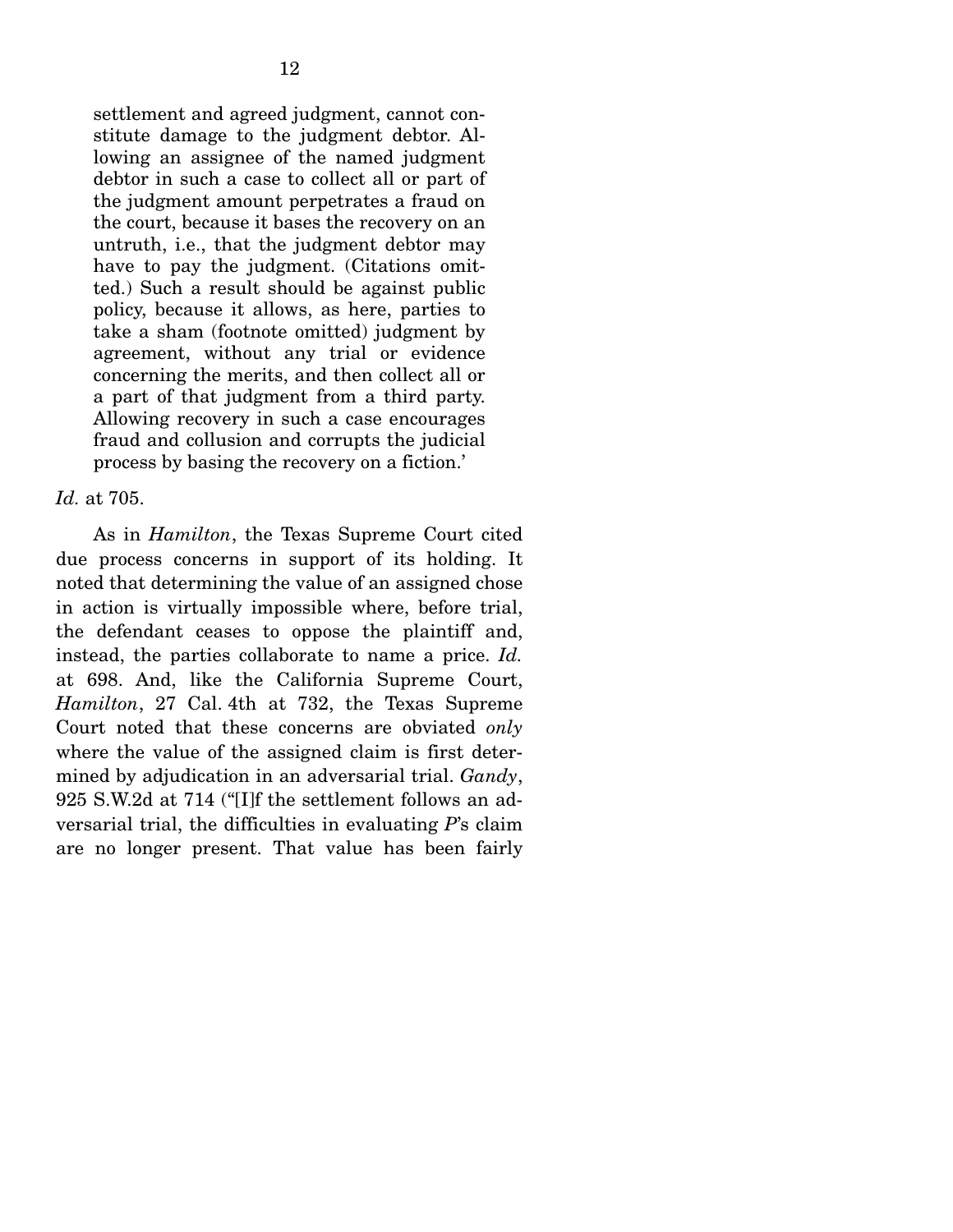determined"); see also *id.* ("In no event . . . is a judgment for plaintiff against defendant, *rendered without a fully adversarial trial*, binding on defendant's insurer or admissible as evidence of damages in an action against defendant's insurer by plaintiff as defendant's assignee") (emphasis added); accord, *Glenn v. Fleming*, 799 P.2d 79, 92 (Kan. 1990) ("It would be highly unusual for fraud or collusion to taint the amount of the judgment when . . . the assignment/ covenant is executed after a jury verdict").

## **II. REVIEW BY THIS COURT IS WARRANTED BECAUSE COURTS IN OTHER JURISDIC-TIONS HAVE BEGUN TO GIVE PRECLU-SIVE EFFECT TO COVENANT JUDGMENTS IN DEROGATION OF DUE PROCESS.**

 The deprivation of due process that occurs when a court accords preclusive effect to a covenant judgment negotiated between a policyholder and a tort claimant is not a problem limited to the State of Washington. "Courts in many states . . . have held that when an insured and tort claimant enter into an agreed judgment and a covenant not to execute the judgment against the insured, the judgment can be enforced against the insurer if coverage is shown." *Midwestern Indem. Co. v. Laikin*, 119 F. Supp. 2d 831, 841 (S.D. Ind. 2000); Harris, *supra*, at 860 ("a judgment creating liability on the part of the insured, coupled with a covenant not to execute against the insured and the insured's assignment of its claims creates the procedure necessary for the plaintiff to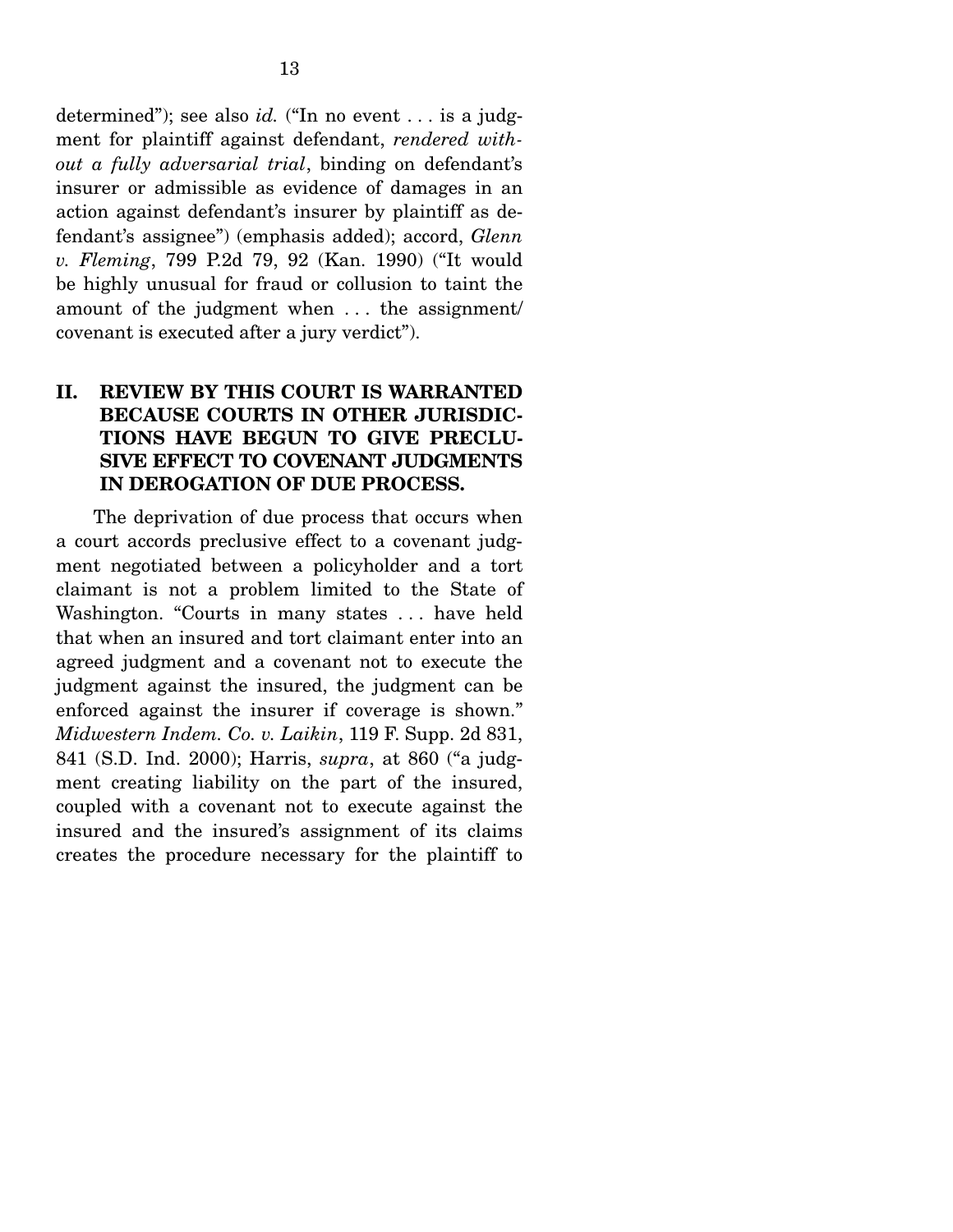step into the shoes of the insured and bring suit directly against the provider in most jurisdictions").

 In fact, despite the criticisms leveled against covenant judgments by the high courts of California and Texas, with some variations in approach, many jurisdictions give such "judgments" preclusive effect. *See Campione v. Wilson*, 661 N.E.2d 658, 662 (Mass. 1996) ("Neither the existence of claims against [the insured], nor their value . . . has been established and tested in full adversary proceedings. Nonetheless, we are reluctant to foreclose the possibility of settlement like the one entered into" by the insured and the tort claimants); *Red Giant Oil Co. v. Lawlor*, 528 N.W.2d 524, 533 (Iowa 1995) ("Prejudgment assignments – like the one here – in return for covenants not to execute are not inherently collusive or fraudulent"); *United Services Auto. Ass'n v. Morris*, 741 P.2d 246, 253 (Ariz. 1987) (insurer's attempt "to relitigate all aspects of the liability case, including liability and amount of damages . . . would destroy the purpose served by allowing insureds to enter into [covenant judgments] because claimants would never settle with insureds if they never could receive any benefit"); *Griggs v. Bertram*, 443 A.2d 163, 174 (N.J. 1982) (a covenant judgment is enforceable "if it is reasonable in amount and entered into in good faith"); *Miller v. Shugart*, 316 N.W.2d 729, 735 (Minn. 1982) (insurer may be bound by stipulated judgment where claimant proves the amount of the settlement was reasonable and prudent); *Gray v. Nationwide Mut. Ins. Co.*, 223 A.2d 8, 12-13 (Pa. 1966). Review by this